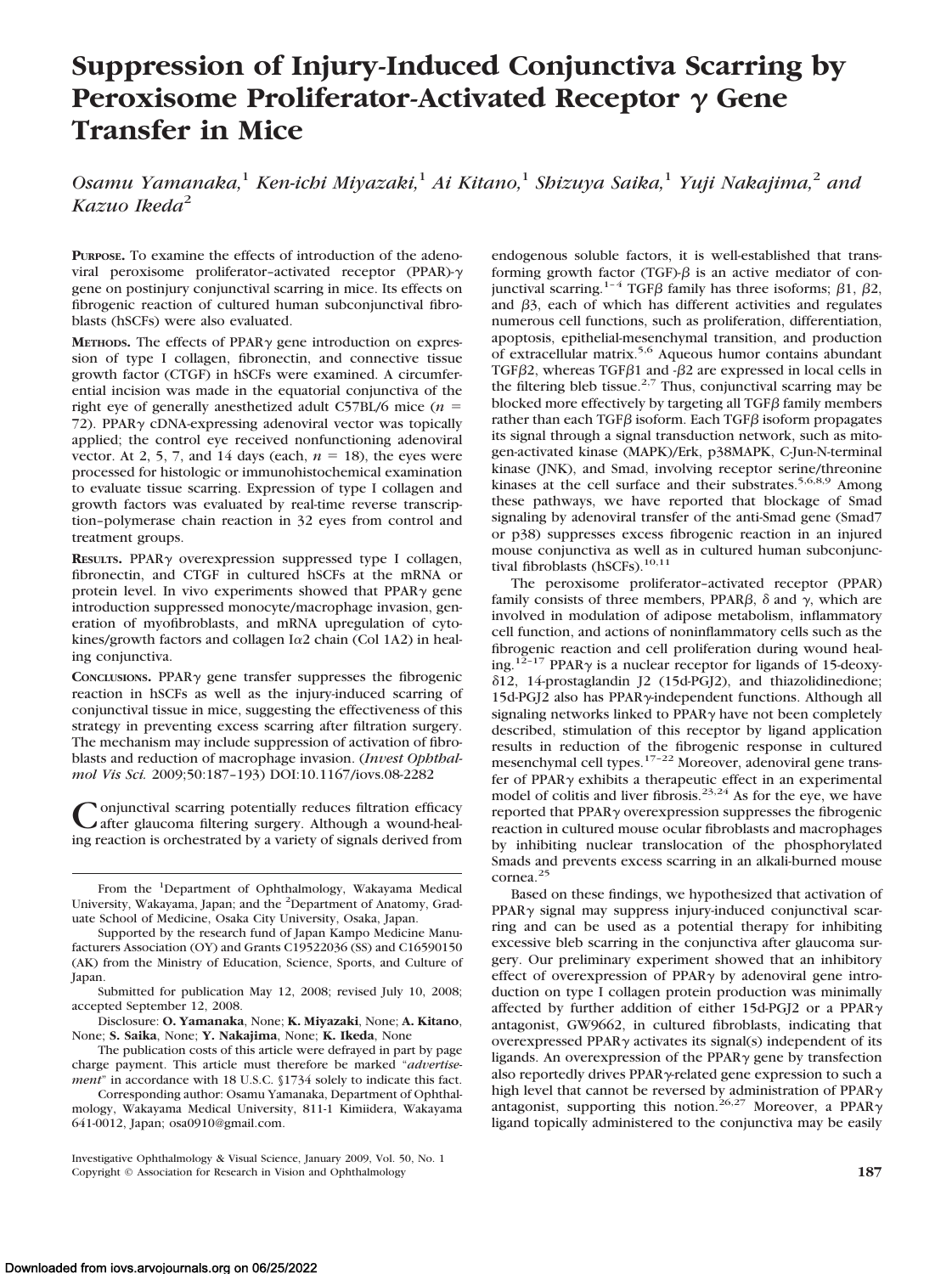

**FIGURE 1.** Efficacy of viral gene transfer in hSCFs and a mouse model. When the cultured fibroblasts were incubated in a medium containing CAG (cytomegalovirus enhancer, chicken  $\beta$ -actin promoter, and a part of the  $3'$  UTR of rabbit  $\beta$ -globin) promoter-driven Cre (Cre-Ad) and LNLmouse peroxisome proliferator-activated receptor  $\gamma$  (PPAR $\gamma$ ) cDNA (PPAR $\gamma$ -Ad), mRNA expression of  $PPAR<sub>\gamma</sub>$  was highly enhanced in PPARγ-Ad treated hSCFs (A). Marked  $PPAR<sub>Y</sub>$  immunoreactivity was also observed on day 2 and later in the nuclei of cultured human SCFs (**B**). In vivo, mRNA expression of PPAR $\gamma$ was highly enhanced in the PPARy-Ad treated group  $(C)$ . PPAR $\gamma$  protein was detected in the nuclei of conjunctival fibroblasts and epithelium of the wound-healing mice model on day 2 and later (up to day 14) (**D**). Immunolocalization of  $PPARv$  was not detected in eyes treated with CAG-Cre vector only (**D**). Data represent typical results obtained from experiments repeated four times.

washed out from the local tissue. In the present study, we therefore used adenoviral-mediated PPAR $\gamma$  cDNA transfer in place of administration of a PPAR $\gamma$  ligand to activate the PPAR $\gamma$ signal. The anti-fibrogenic effects of  $PPAR<sub>\gamma</sub>$  overexpression by adenoviral gene transfer were evaluated in a mouse model of injury-induced conjunctival scarring and hSCFs.

# **MATERIALS AND METHODS**

All experimental procedures were approved by the DNA Recombination Experiment Committee and the Animal Care and Use Committee of Wakayama Medical University and were conducted in accordance with the ARVO Statement for the Use of Animals in Ophthalmic and Vision Research and the Declaration of Helsinki.

# **Adenovirus Vector Construction and Virus Purification**

We used an adenovirus expression set (Cre/LoxP-Regulated Expression Vector Set no. 6151; Takara, Tokyo, Japan) to create recombinant adenovirus-expressing mouse PPAR $\gamma$ , as reported previously.<sup>28</sup> A mixture of recombinant adenoviruses carrying CAG (comprising a cytomegalovirus enhancer, chicken  $\beta$ -actin promoter, and a part of 3' untranslated region of rabbit  $\beta$ -globin) promoter-driven Cre (Cre-Ad) and LNL-mouse PPAR $\gamma$  cDNA (PPAR $\gamma$ -Ad) was applied to the targets to induce expression of PPAR $\gamma$  protein. The efficacy of gene transfer was confirmed using green fluorescent protein–carrying adenovirus, as reported previously; on observation, almost all cells were positive (data not shown).10

# **Primary Cell Culture of hSCFs and PPAR<sub>Y</sub> Gene Introduction into the Cells**

Primary culture of hSCFs was conducted as reported previously in detail.29 Redundant subconjunctival connective tissue was obtained from patients aged 4 to 10 years during strabismus surgery after informed consent was obtained from the parents of each patient. After two or three passages, the cells were trypsinized for seeding for the

experiments. Expression of introduced PPAR $\gamma$  in the cells was evaluated in cultured cells by using real-time reverse transcription-polymerase chain reaction (RT-PCR) and immunofluorescence microscopy.

The cells  $(5.0 \times 10^5/\text{mL}, 60 \times 15 \text{mm})$  culture dish; BD Labware, Franklin Lakes, NJ) or  $7.4 \times 10^5$  /mL, 16-well chamber slides (Nalge Nunc International, Naperville, IL) were cultured in Eagle's minimum essential medium (MEM) supplemented with 10% fetal calf serum, antibiotics, and an antimycotic (MEM-10) until confluent. They were then incubated for 2 hours in a serum-free medium containing Cre-Ad or both Cre-Ad and PPAR $\gamma$ -Ad at a concentration of  $4 \times 10^3$  PFU/mL and then incubated for another 48 hours in MEM-10. The cells were then exposed to 5 ng/mL of recombinant human TGF $\beta$ 1 (R&D Systems, Minneapolis, MN) for 48 hours and were processed for total RNA extraction, enzyme-linked immunosorbent assays (ELISAs), and immunohistochemistry.

## **Effects of Exogenous PPAR on mRNA Expression of Collagen I**-**2 Chain (Col 1A2) and Connective Tissue Growth Factor (CTGF) by Cultured hSCFs**

Total RNA from cultured cells was extracted and processed for semiquantitative real-time RT-PCR for mRNA of human Col 1A2 and CTGF, as reported previously.10,11,25

The concentrations of type I collagen and fibronectin proteins were immunoassayed with a commercially available kit (Takara, Tokyo, Japan), as reported previously.<sup>29</sup> Briefly, the cells were seeded into a 24-well cell culture plate (BD Labware) and incubated until reaching confluence. After infection of each adenoviral vector, the cells in each well were treated overnight with Eagle's MEM without serum. Then, the culture medium was harvested, and the concentrations of type I collagen and fibronectin were measured. The medium was supplemented by  $\beta$ -aminopropionitrile fumarate, a lysyl oxidase inhibitor, to prevent collagen peptides from being deposited in the cell layer.

For immunocytochemical analysis, the cells were fixed in cold acetone for 5 minutes. Indirect immunostaining was performed as reported previously.10 Mouse monoclonal anti-human type I collagen (1:100 in phosphate-buffered saline [PBS]; Fuji Chemical, Toyama,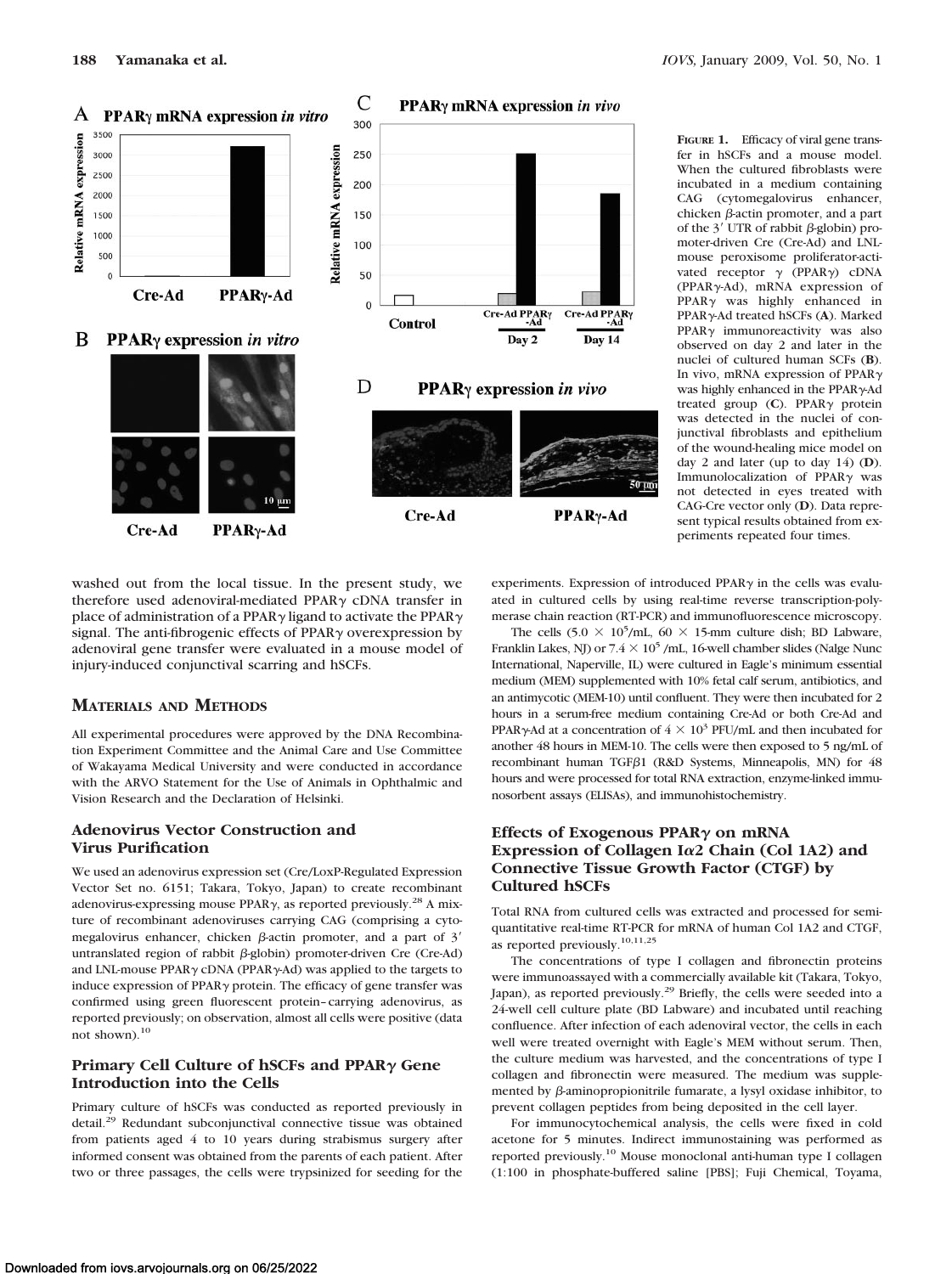

**FIGURE 2.** Effects of PPAR<sub> $\gamma$ </sub> gene introduction on expressions of Col 1A2 and CTGF mRNAs by cultured hSCFs. Real-time RT-PCR showed an increase in mRNA expression of Col 1A2 (**A**) and CTGF (**B**) in the presence of exogenous TGF $\beta$ 1 and its reversal by PPAR $\gamma$  gene introduction. Data represent typical results from experiments repeated four times.

Japan), goat polyclonal anti-CTGF (1:100 in PBS; Santa Cruz Biotechnology, Santa Cruz, CA) and goat polyclonal anti-fibronectin (1:100 in PBS; Santa Cruz Biotechnology) were used as primary antibodies. Fluorescein isothiocyanate (FITC)-conjugated specific secondary antibodies (1:100 in PBS, ICN-Cappel, Aurora, OH) were used for detection of the primary antibody and 4,6-diamidino-2-phenylindole (DAPI; Vector Laboratories, Inc., Burlingame, CA) was used for nuclear counterstaining.

## **Conjunctival Injury in C57BL/6 Mice and PPAR Gene Transfer to Injured Tissue**

We have reported the efficacy of gene transfer as evaluated by coinfection of Cre-Ad and GFP-Ad (data not shown).<sup>10</sup> PPAR $\gamma$  expression in the conjunctival wound-healing mouse model were evaluated by real-time RT-PCR and fluorescence microscopy.

A circumferential incision was made with scissors, in the conjunctiva at the equator in the right eye of generally anesthetized adult C57BL/6 mice  $(n = 72)$ . A mixture of Cre-Ad and PPAR $\gamma$ -Ad was administered (3  $\mu$ L, 2  $\times$  10<sup>7</sup> PFU/ $\mu$ L) once after the incision (PPAR<sub>Y</sub>-Ad group). Preliminary experiments showed no obvious difference in the histology or in healing at the microscopic level in mechanically injured mouse eye with CAG/Cre virus (Cre-Ad group) or without application of adenovirus carrying Cre (no vector group). Thus, the eyes of the Cre-Ad group mice were used as the control in the present study. On 2, 5, 7, and 14 days (each  $n = 18$ ), eyes were enucleated and processed for histologic or immunohistochemical examinations to evaluate tissue scarring.

#### **Histology and Immunohistochemistry**

Deparaffinized sections  $(5 \mu m)$  thick) were stained with hematoxylin and eosin (HE) or processed for in direct immunofluorescence microscopy, as reported previously.10 Goat polyclonal anti-CTGF antibody (1: 100 dilution in PBS, Santa Cruz Biotechnology), rat monoclonal anti F4/80 macrophage antigen antibody (clone A3-1, 1: 400 dilution in PBS; BMA Biomedicals, Augst, Switzerland) and mouse monoclonal anti- $\alpha$ -smooth muscle actin ( $\alpha$ SMA) antibody (1:100 dilution in PBS; Neomarker, Fremont, CA) were used as primary antibodies. Reaction with FITC-conjugated secondary antibodies and DAPI nuclear staining were performed as described earlier.

#### **Expression of mRNA of Col 1A2, CTGF, and Monocyte Chemotactic Protein (MCP)-1**

For RNA extraction and real-time RT-PCR, mechanically injured eyes from 32 mice were obtained from each treatment group. Total RNA



FIGURE 3. Effects of PPAR<sub>Y</sub> gene introduction on productions of type I collagen and fibronectin by cultured hSCFs. ELISA showed an increase in the expression of type I collagen in the presence of exogenous TGF $\beta$ 1 and its reversal by PPAR $\gamma$  gene introduction. TGF $\beta$ 1 enhanced the secretion of type I collagen into the culture medium.  $PPAR<sub>v</sub>$  gene transfer reduced the production of type I collagen in the TGF<sub>B1</sub>-treated cells to near-control levels (A). Similar tendencies were observed in fibronectin productions (**B**).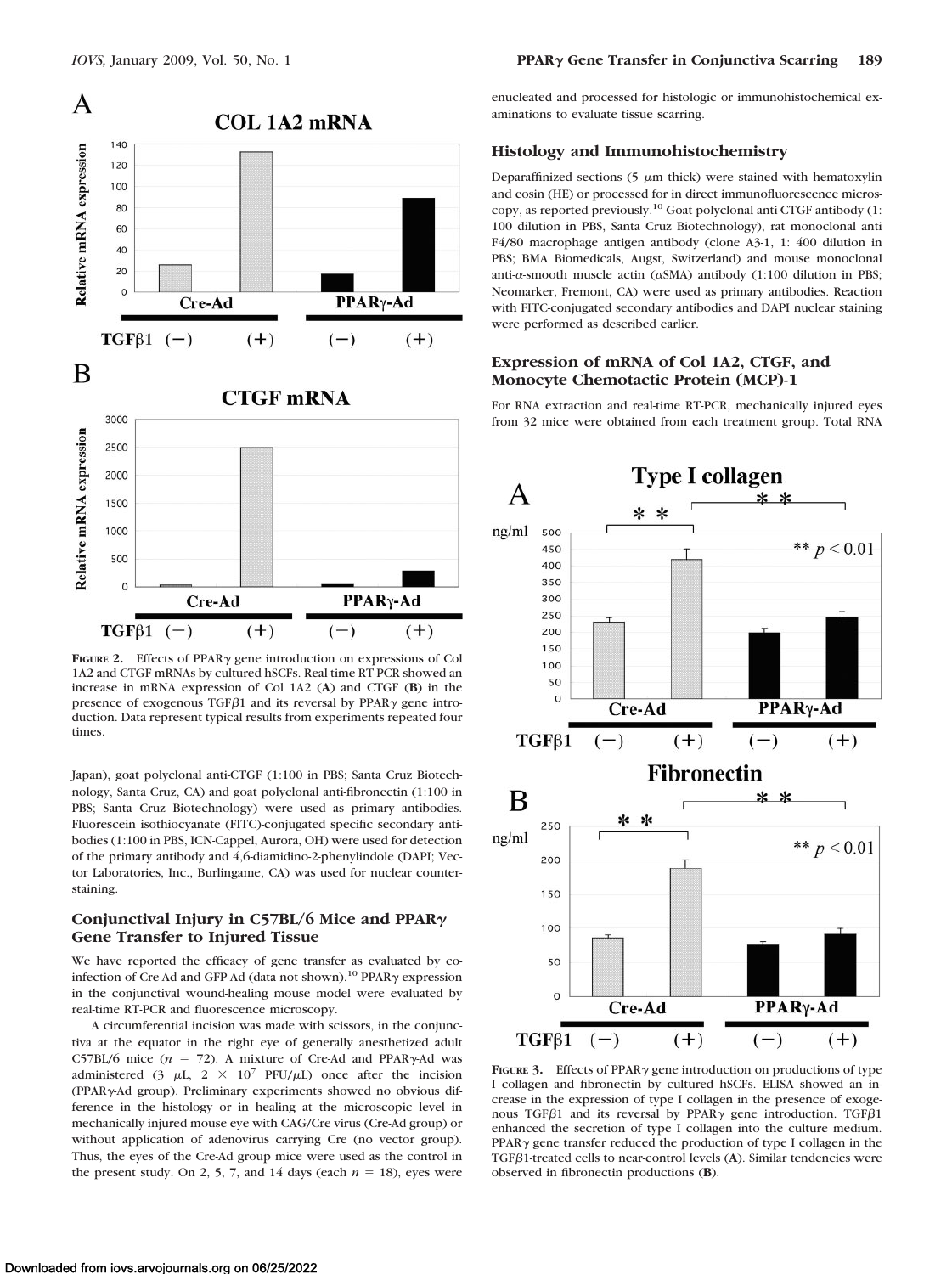# **Type I collagen**



cultured hSCFs. Immunoreactivity for type I collagen was detected in most cells in the control culture (**A**), and more intense reactivity was seen in the cells treated with  $TGF\beta1$  (**B**). PPAR $\gamma$  gene transfection decreased the immunoreactivity for type I collagen in the cells in the absence (**C**) and presence (**D**) of TGF1. Similar tendencies were observed in the expression patterns of CTGF (**E**–**H**) and fibronectin (**I**–**L**).

extraction from each eye cup and real-time RT-PCR for mRNAs of mouse Col 1A2, CTGF, or MCP-1 were performed as described earlier. Primers and oligonucleotide probes were designed according to the cDNA sequences in the GenBank database<sup>10,11,25</sup> (Primer Express software; Applied Biosystems, Foster City, CA), as reported previously (http://www.ncbi.nlm.nih.gov/Genbank; provided in the public domain by the National Center for Biotechnology Information, Bethesda, MD).

## **RESULTS**

#### **Efficacy of Viral Gene Transfer into hSCFs and Mouse Model**

Real-time RT-PCR (Figs. 1A, 1C) showed upregulated expression of PPAR $\gamma$  mRNA after gene transfer, both in vitro and in vivo. When the cultured fibroblasts were incubated in a medium containing Cre-Ad and PPAR $\gamma$ -Ad, immunoreactivity of PPAR $\gamma$  was observed on day 2 and later in the nucleus of cultured human hSCFs. In hSCFs treated with only Cre-Ad, immunoreactivity of PPAR $\gamma$  was not observed (Fig. 1B).

In case of in vivo gene introduction, immunoreactivity for  $PPAR<sub>\gamma</sub>$  was detected in the nuclei of both conjunctival fibroblasts and epithelium of a wound-healing mice model at day 2 and later (up to 14 days). In eyes with CAG-Cre vector only, immunolocalization of PPAR $\gamma$  was not detected (Fig. 1D). Data represent a typical result obtained from experiments repeated four times.

# Effects of PPAR<sub> $\gamma$ </sub> Gene Introduction on the **Expressions of Type I Collagen, CTGF and Fibronectin by Cultured hSCFs**

We used  $TGF\beta1$ -treated SCF cultures to mimic scarring by the tissue fibroblasts in vitro. Real-time RT-PCR (Fig. 2) showed that the addition of TGF $\beta$ 1 upregulated expression of Col 1A2 and CTGF mRNA. TGF $\beta$ 1-promoted Col 1A2 mRNA expression was suppressed by  $PPAR\gamma$  overexpression. The expression pattern of CTGF mRNA was similar to that of Col 1A2; it was enhanced by adding  $TGF\beta1$ , and this upregulation was counteracted by PPAR $\gamma$  overexpression. Figure 3 show the concentrations of type I collagen and fibronectin as measured by ELISA. TGF $\beta$ 1 enhanced the secretion of type I collagen and fibronectin in the culture medium. In the medium, the concentrations of type I collagen and fibronectin in the TGF $\beta$ 1treated culture were 182.6% and 218.6% of control cultures, respectively. PPAR $\gamma$  gene transfer reduced the production of type I collagen and fibronectin in the  $TGF\beta1$ -treated cells to near control levels. The type I collagen and fibronectin concentrations in the medium were 58.6% and 48.9% of the TGF $\beta$ 1-treated hSCFs, respectively, in both PPAR $\gamma$ -Ad and  $TGF\beta1$ -treated culture.

Immunohistochemical analysis detected expression of type I collagen, CTGF, and fibronectin in the hSCF culture. Immunoreactivity for type I collagen was detected in most of the cells in the control culture (Fig. 4A), and more intense reactivity was seen in the cells treated with  $TGF\beta1$  (Fig. 4B), whereas it was suppressed in the cells with  $PPAR\gamma$  overexpression both in the presence and absence of exogenous TGF $\beta$ 1 (Figs. 4C, 4D).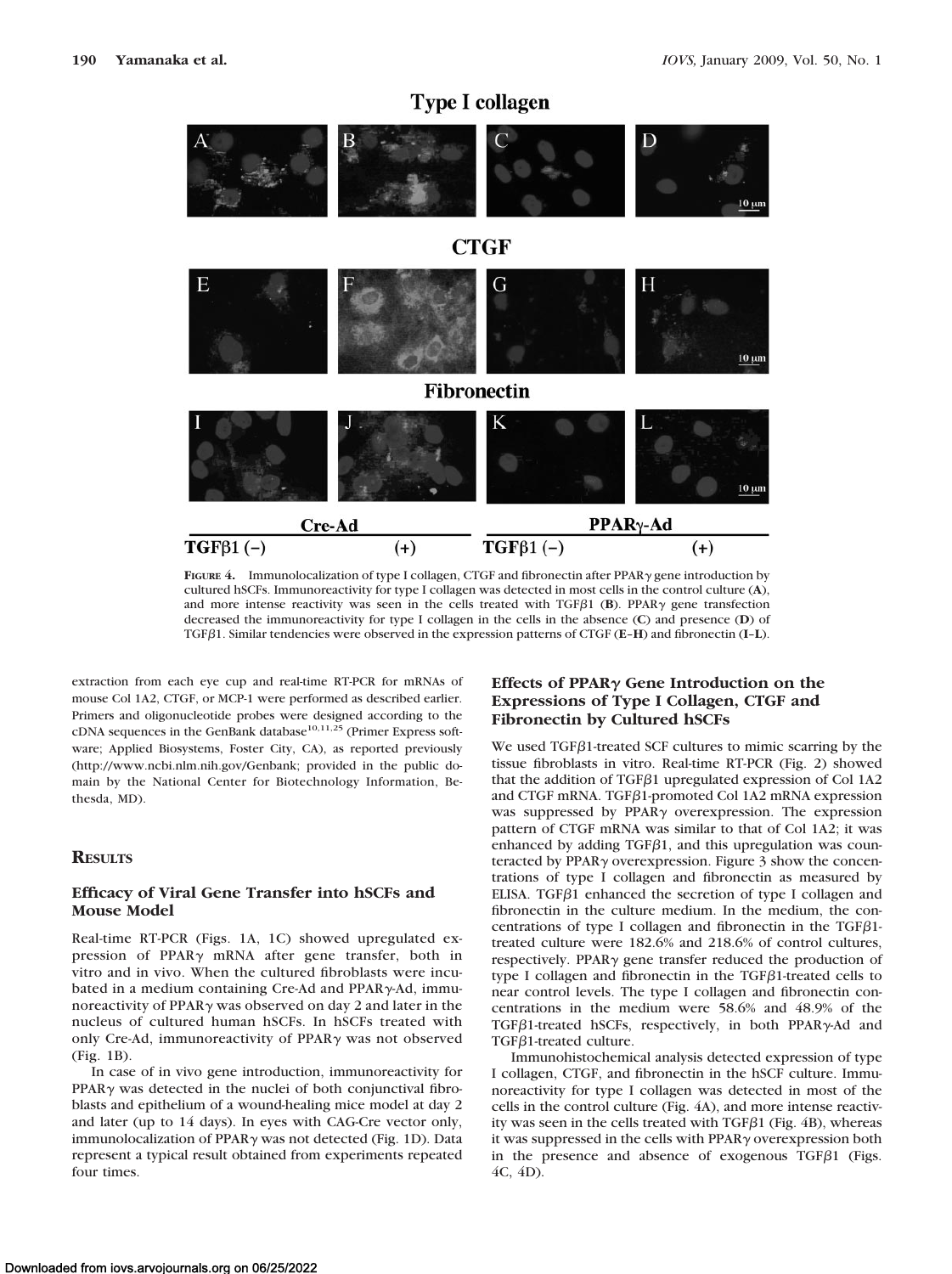

Expression patterns of CTGF (Figs. 4E–H) and fibronectin (Figs. 4I–L) demonstrated similar tendencies.

## **Histology and Immunohistochemistry**

junctival matrix (**M**–**P**).

HE staining revealed the distribution of inflammatory cells to be more marked in the control group than in the PPAR $\gamma$ -Ad group until day 7 of the observations (Fig. 5). The defect in the conjunctival epithelia remained unclosed on day 2 in the control group (Figs. 5A, 5B), whereas such defects were minimal in the PPAR $\gamma$ -Ad group (Figs. 5C, 5D). On day 5 and later, the epithelial defects were closed in both the groups (Figs. 5E–L). The point of the original injury was not identified with regenerated epithelia. On day 14, the histologic difference was not marked between the treatment and control groups; both showed reduced cell population and reduction in the thickness of subconjunctival matrix (Figs. 5M–P).

To further characterize the effects of PPAR $\gamma$  gene transfer on conjunctival healing, we performed immunohistochemical analysis. Fibrogenic reaction, macrophage invasion, and generation of myofibroblasts were examined by immunodetection of CTGF, F4/80 antigen, and  $\alpha$ SMA, respectively (Fig. 6).  $\alpha$ SMA is the hallmark of myofibroblast generation and development of fibrotic tissue. Immunohistochemical analysis of  $\alpha$ SMA showed that many fibroblasts in the subconjunctiva were labeled with anti- $\alpha$ SMA antibody in the control Cre-Ad specimens, but only a few fibroblasts in PPAR<sub>Y</sub>-Ad specimens were labeled on day 5 (Figs. 6A, 6C). On day 7, a few cells were still positive in the control, but not in the PPAR $\gamma$ -Ad group (Figs. 6B, 6D). Invasion of F4/80-labeled macrophages and protein expression of CTGF were all decreased in the PPAR<sub>Y</sub>-Ad group compared with the Cre-Ad group (Figs. 6E-L). PPAR $\gamma$  overexpression suppressed protein expression of CTGF, invasion of macrophages into the healing subconjunctival tissue, and generation of myofibroblasts.

### **Expression of mRNA of Col 1A2, CTGF, and MCP-1**

Real-time RT-PCR was performed to further evaluate the fibrogenic reaction in the conjunctiva. Expressions of Col 1A2,

#### CTGF, and MCP-1 mRNAs were higher in the control Cre-Ad group than in the PPAR $\gamma$ -Ad group at day 5 and 14 (Fig. 7).

#### **DISCUSSION**

In the present study, we first demonstrated that the adenoviral gene transfer of PPAR<sub>Y</sub> suppresses fibrogenic behavior in hSCFs in vitro. PPAR $\gamma$  gene transfer suppressed expression of Col 1A2 and CTGF in hSCFs both in the presence as well as absence of TGF $\beta$ 1, the major growth factor involved in conjunctival scarring/fibrosis. These findings suggest that  $PPAR\gamma$ overexpression may have an antifibrosis effect in injured conjunctiva in vivo. Therefore, we subsequently evaluated its beneficial effect by using a mouse model of mechanical conjunctival injury. Similar therapeutic potential of PPAR $\gamma$  gene introduction via adenoviral vector has been reported in an experimental colitis and liver fibrosis model as well as in a corneal alkali burn mouse model.<sup>23,24</sup> As previously reported, overexpression of the PPAR $\gamma$  gene exhibited its effects without further addition of its ligands in the injured conjunctiva.<sup>25-27</sup>

Conversion of fibroblasts to myofibroblasts, as characterized by  $\alpha$ SMA expression, is an important element in subconjunctival tissue scarring and is associated with upregulation of matrix components.30–33 In the present study, immunohistochemical analysis showed that treatment with PPAR $\gamma$ -Ad suppressed myofibroblast generation in tissue. Real-time RT-PCR further showed that PPAR $\gamma$  over-expression suppressed expression of CTGF and MCP-1 mRNAs and potent monocyte/ macrophage chemoattractant proteins, further confirming the antifibrogenic and anti-inflammatory effects of PPAR $\gamma$  signaling. Inflammatory cells such as macrophages also have important roles in the development of tissue scarring during the wound-healing process. $3^{4-36}$  It is believed that invasive macrophages are one of the main sources of cytokines, including  $TGF\beta$ , that activate local fibroblasts and induce their transformation into myofibroblasts. Our previous study showed that  $PPAR<sub>\gamma</sub>$  overexpression suppressed activation of monocytes/ macrophages in response to exogenous  $TGF\beta1$  exposure in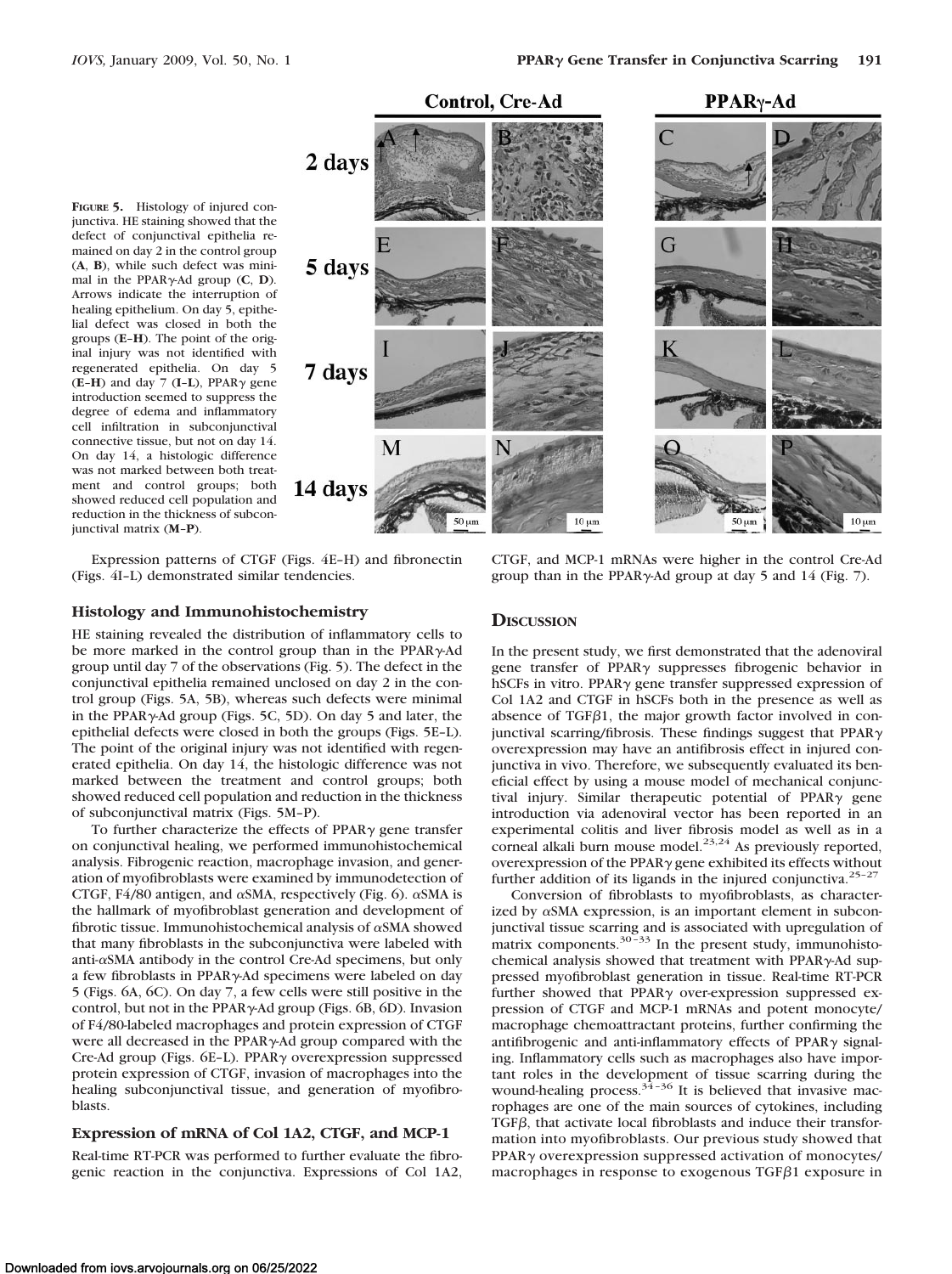

**FIGURE 6.** Immunohistochemical analysis of injured conjunctiva. CTGF invasion (**I**–**L**) of F4/80-labeled macrophages (E-H) as well as αSMA (A-D) expression by fibroblasts was decreased in the PPARγ-Adtreated group compared with the control group.

vitro. The present study demonstrates that a similar effect is observed in in vivo conjunctiva. PPARy-Ad treatment also suppressed recruitment of monocytes/macrophages to the healing subconjunctival tissue. Suppression of MCP-1 may account for the reduction of monocytes/macrophages in the healing tissue.

Modulation of cytoplasmic signaling by  $PPAR\gamma$  is not fully understood and requires further investigation. Nevertheless, cross-talk between PPAR $\gamma$ -linked signaling and other signal(s) derived from various ligands/receptors have been partially clarified. For example, PPAR $\gamma$  receptor-derived signal activates AP-1, MAP kinase/Erk, and p38 MAP kinase, which in turn



**FIGURE 7.** Expression of mRNA of Col 1A2, CTGF, and MCP-1. Expressions of mRNA of Col 1A2 (**A**), CTGF (**B**), and MCP-1 (**C**) were much higher in the control group at day 5 and 14 than that in the PPAR<sub>Y</sub>-Ad-treated group. Data represent typical results from experiments repeated four times.